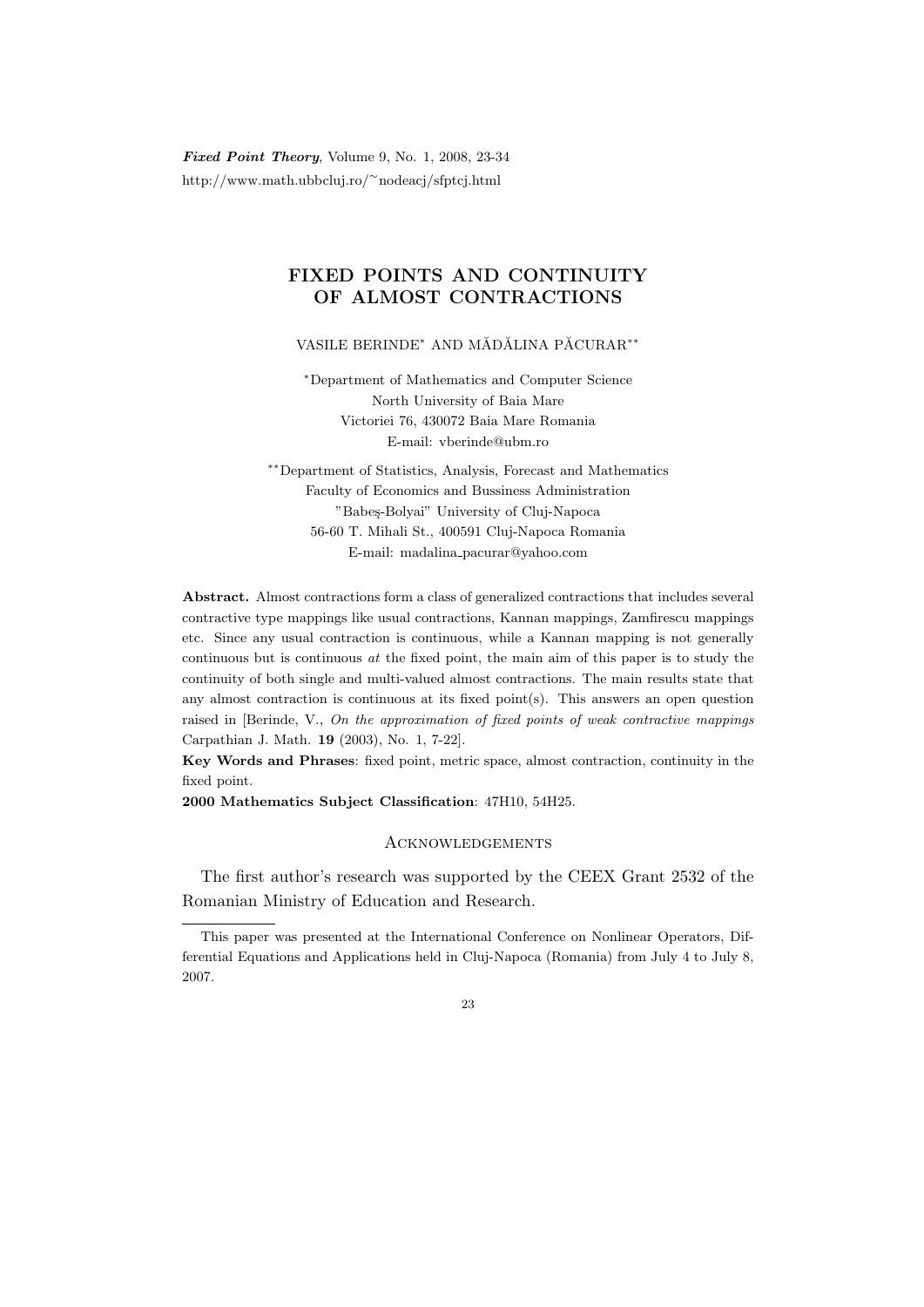## **REFERENCES**

- [1] G. V. R. Babu, M. L. Sandhya, M. V. R. Kameswari, A note on a fixed point theorem of Berinde on weak contractions, Carpathian J. Math., 24(2008), No. 1, 8-12.
- [2] M. Berinde, V. Berinde, On a class of multi-valued weakly Picard mappings, J. Math. Anal. Appl., 326(2007), 772-782.
- [3] V. Berinde, Generalized Contractions and Applications, Editura Cub Press 22, Baia Mare, 1997 (in Romanian).
- [4] V. Berinde, *Approximating fixed points of weak*  $\varphi$ *-contractions*, Fixed Point Theory, 4(2003), No. 2, 131-142.
- [5] V. Berinde, On the approximation of fixed points of weak contractive mappings, Carpathian J. Math., 19(2003), No. 1, 7-22.
- [6] V. Berinde, Approximating fixed points of weak contractions using the Picard iteration, Nonlinear Analysis Forum, 9(2004), No. 1, 43-53.
- [7] V. Berinde, On the convergence of the Ishikawa iteration in the class of quasi contractive operators, Acta Math. Univ. Comenianae, 73(2004), 119-126.
- [8] V. Berinde, A convergence theorem for some mean value fixed point iterations in the class of quasi contractive operators, Demonstr. Math., 38(2005), 177-184.
- [9] V. Berinde, Iterative Approximation of Fixed Points, Springer Verlag, Berlin, Heidelberg, New York, 2007.
- [10] V. Berinde, M. Păcurar, Iterative approximation of fixed points of almost contractions, Proceed. of SYNASC 2007, IEEE (in print).
- [11] S.K. Chatterjea, Fixed-point theorems, C.R. Acad. Bulgare Sci., 25(1972), 727-730.
- [12] Lj.B. Ciric, Generalized contractions and fixed-point theorems, Publ. l'Inst. Math., Beograd, 12(1971), 19-26.
- [13] Lj.B. Ciric, A generalization of Banach's contraction principle, Proc. Am. Math. Soc., 45(1974), 267-273.
- [14] Li.B. Ciric, *On contraction type mappings*, Math. Balkanica, 1(1971), 52-57.
- [15] Lj.B. Ciric, Quasicontraction nonself mappings on Banach spaces, Bull. Acad. Serbe Sci. Arts, Cl. Sci. Math. Natur. Sci. Math., 23(1998), 25-31.
- [16] R. Kannan, Some results on fixed points, Bull. Calcutta Math. Soc., 10(1968), 71-76.
- [17] R. Kannan, *Some results on fixed points. III*, Fund. Math., **70**(1971), 169-177.
- [18] R. Kannan, Construction of fixed points of a class of nonlinear mappings, J. Math. Anal. Appl., 41(1973), 430-438.
- [19] J. Meszaros, A comparison of various definitions of contractive type mappings, Bull. Calcutta Math. Soc., 84(2)(1992), 167-194.
- [20] M. Păcurar, V. Berinde, Two new general classes of multi-valued weakly Picard mappings (submitted).
- [21] B.E. Rhoades, A comparison of various definitions of contractive mappings, Trans. Amer. Math. Soc., 226(1977), 257-290.